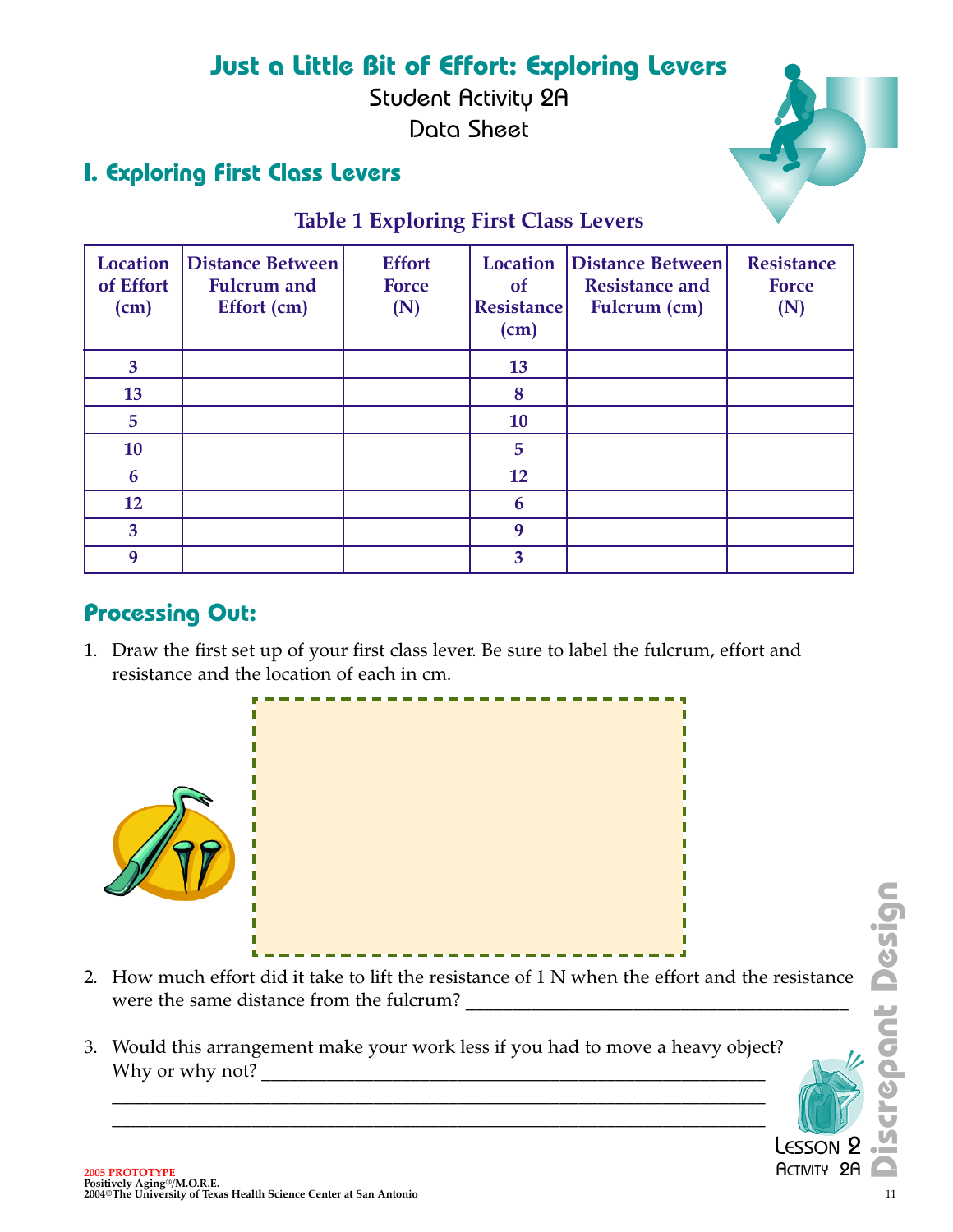4. As the resistance was moved closer to the fulcrum, and the effort was left in the same location, what happened to the amount of effort needed to counterbalance the resistance?

 $\mathcal{L}_\text{max} = \mathcal{L}_\text{max} = \mathcal{L}_\text{max} = \mathcal{L}_\text{max} = \mathcal{L}_\text{max} = \mathcal{L}_\text{max} = \mathcal{L}_\text{max} = \mathcal{L}_\text{max} = \mathcal{L}_\text{max} = \mathcal{L}_\text{max} = \mathcal{L}_\text{max} = \mathcal{L}_\text{max} = \mathcal{L}_\text{max} = \mathcal{L}_\text{max} = \mathcal{L}_\text{max} = \mathcal{L}_\text{max} = \mathcal{L}_\text{max} = \mathcal{L}_\text{max} = \mathcal{$  $\mathcal{L}_\text{max} = \mathcal{L}_\text{max} = \mathcal{L}_\text{max} = \mathcal{L}_\text{max} = \mathcal{L}_\text{max} = \mathcal{L}_\text{max} = \mathcal{L}_\text{max} = \mathcal{L}_\text{max} = \mathcal{L}_\text{max} = \mathcal{L}_\text{max} = \mathcal{L}_\text{max} = \mathcal{L}_\text{max} = \mathcal{L}_\text{max} = \mathcal{L}_\text{max} = \mathcal{L}_\text{max} = \mathcal{L}_\text{max} = \mathcal{L}_\text{max} = \mathcal{L}_\text{max} = \mathcal{$  $\mathcal{L}_\text{max} = \mathcal{L}_\text{max} = \mathcal{L}_\text{max} = \mathcal{L}_\text{max} = \mathcal{L}_\text{max} = \mathcal{L}_\text{max} = \mathcal{L}_\text{max} = \mathcal{L}_\text{max} = \mathcal{L}_\text{max} = \mathcal{L}_\text{max} = \mathcal{L}_\text{max} = \mathcal{L}_\text{max} = \mathcal{L}_\text{max} = \mathcal{L}_\text{max} = \mathcal{L}_\text{max} = \mathcal{L}_\text{max} = \mathcal{L}_\text{max} = \mathcal{L}_\text{max} = \mathcal{$ 



6. Look at your data in Table 1 **Exploring First Class Levers**. When the Resistance was further from the fulcrum than the Effort, what happened to the amount of Effort required to balance the resistance?

 $\_$  , and the set of the set of the set of the set of the set of the set of the set of the set of the set of the set of the set of the set of the set of the set of the set of the set of the set of the set of the set of th  $\_$  , and the set of the set of the set of the set of the set of the set of the set of the set of the set of the set of the set of the set of the set of the set of the set of the set of the set of the set of the set of th

 $\_$  , and the set of the set of the set of the set of the set of the set of the set of the set of the set of the set of the set of the set of the set of the set of the set of the set of the set of the set of the set of th  $\_$  , and the set of the set of the set of the set of the set of the set of the set of the set of the set of the set of the set of the set of the set of the set of the set of the set of the set of the set of the set of th

 $\_$  , and the set of the set of the set of the set of the set of the set of the set of the set of the set of the set of the set of the set of the set of the set of the set of the set of the set of the set of the set of th  $\_$  , and the set of the set of the set of the set of the set of the set of the set of the set of the set of the set of the set of the set of the set of the set of the set of the set of the set of the set of the set of th

7. What is the effect of distance from the fulcrum on this lever system? (Be sure to discuss both Resistance (load) and Effort.)

#### **II. Exploring Second Class Levers (Put the fulcrum at 2cm)**

#### **Table 2 Exploring Second Class Levers**

| <b>Location</b><br>of Effort<br>(cm) | Distance Between<br><b>Fulcrum</b> and<br>Effort (cm)             | <b>Effort</b><br><b>Force</b><br>(N) | <b>of</b><br><b>Resistance</b><br>(cm) | Location   Distance Between  <br><b>Resistance and</b><br>Fulcrum (cm) | <b>Resistance</b><br><b>Force</b><br>(N) |        |
|--------------------------------------|-------------------------------------------------------------------|--------------------------------------|----------------------------------------|------------------------------------------------------------------------|------------------------------------------|--------|
| 28                                   |                                                                   |                                      | 6                                      |                                                                        |                                          |        |
| 28                                   |                                                                   |                                      | 8                                      |                                                                        |                                          |        |
| 28                                   |                                                                   |                                      | 10                                     |                                                                        |                                          |        |
| 20                                   |                                                                   |                                      | 6                                      |                                                                        |                                          |        |
| 18                                   |                                                                   |                                      | 6                                      |                                                                        |                                          | 5<br>0 |
| 15                                   |                                                                   |                                      | 6                                      |                                                                        |                                          |        |
| 20                                   |                                                                   |                                      | 10                                     |                                                                        |                                          | esi    |
| 25                                   |                                                                   |                                      | 15                                     |                                                                        |                                          |        |
| <b>2005 PROTOTYPE</b>                |                                                                   |                                      |                                        |                                                                        | LESSON <sub>2</sub><br>ACTIVITY 2A       | ECOL   |
| Positively Aging®/M.O.R.E.           | 2004©The University of Texas Health Science Center at San Antonio |                                      |                                        |                                                                        |                                          | 12     |

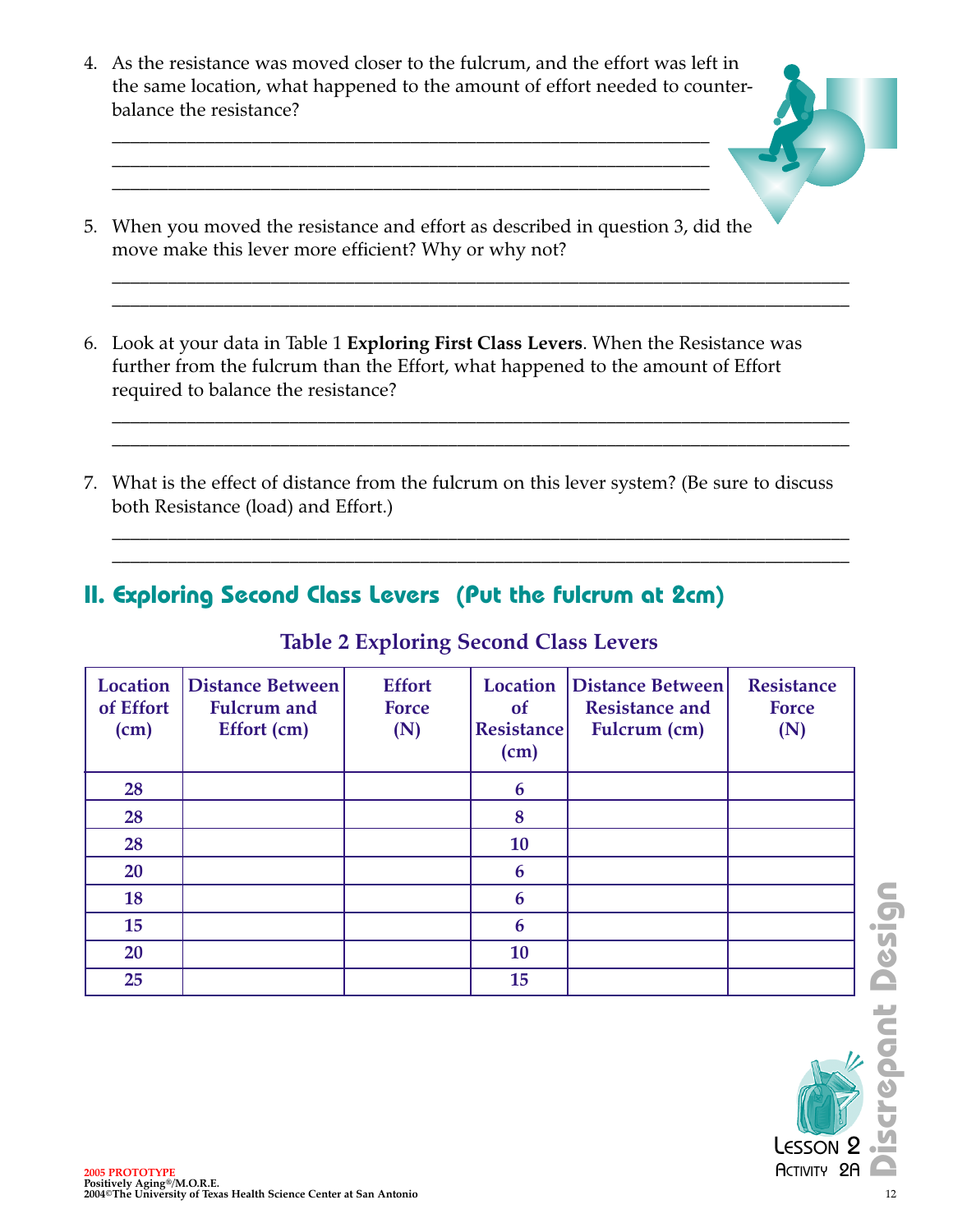### **Processing Out:**

1. Draw the first set up of your second class lever. Be sure to label the fulcrum, effort and resistance and the location of each in cm.



- 2. How much effort did it take to lift the resistance of 1 N in the first set up of this lever? \_\_\_\_\_\_\_\_\_\_\_\_\_\_\_\_\_\_\_\_\_\_\_\_\_\_\_\_\_\_\_\_\_\_\_\_\_\_\_\_\_\_\_\_\_\_\_\_\_\_\_\_\_\_
- 3. Would this arrangement make your work less if you had to move a heavy object? Why or why not?
- 4. When the resistance was moved closer to the fulcrum, and the effort stayed in the same location, what happened to the amount of effort needed to counterbalance the resistance?
- 5. When you moved the resistance and effort as described in question 3, did the move make this lever more efficient? Why or why not?
- 2006 at your data in **Table 2 Exploring Second Class Levers**. When the Resistance was<br>
further from the fulcrum and the location of the effort stayed the same, what happened<br> **2006 PROTOTYPE**<br>
2006 PROTOTYPE<br>
2006 PROTOT 6. Look at your data in **Table 2 Exploring Second Class Levers**. When the Resistance was further from the fulcrum and the location of the effort stayed the same, what happened to the amount of Effort required to counterbalance the resistance?
- 7. What is the effect of distance from the fulcrum on this lever system? Be sure to discuss both Resistance (load) and Effort).





п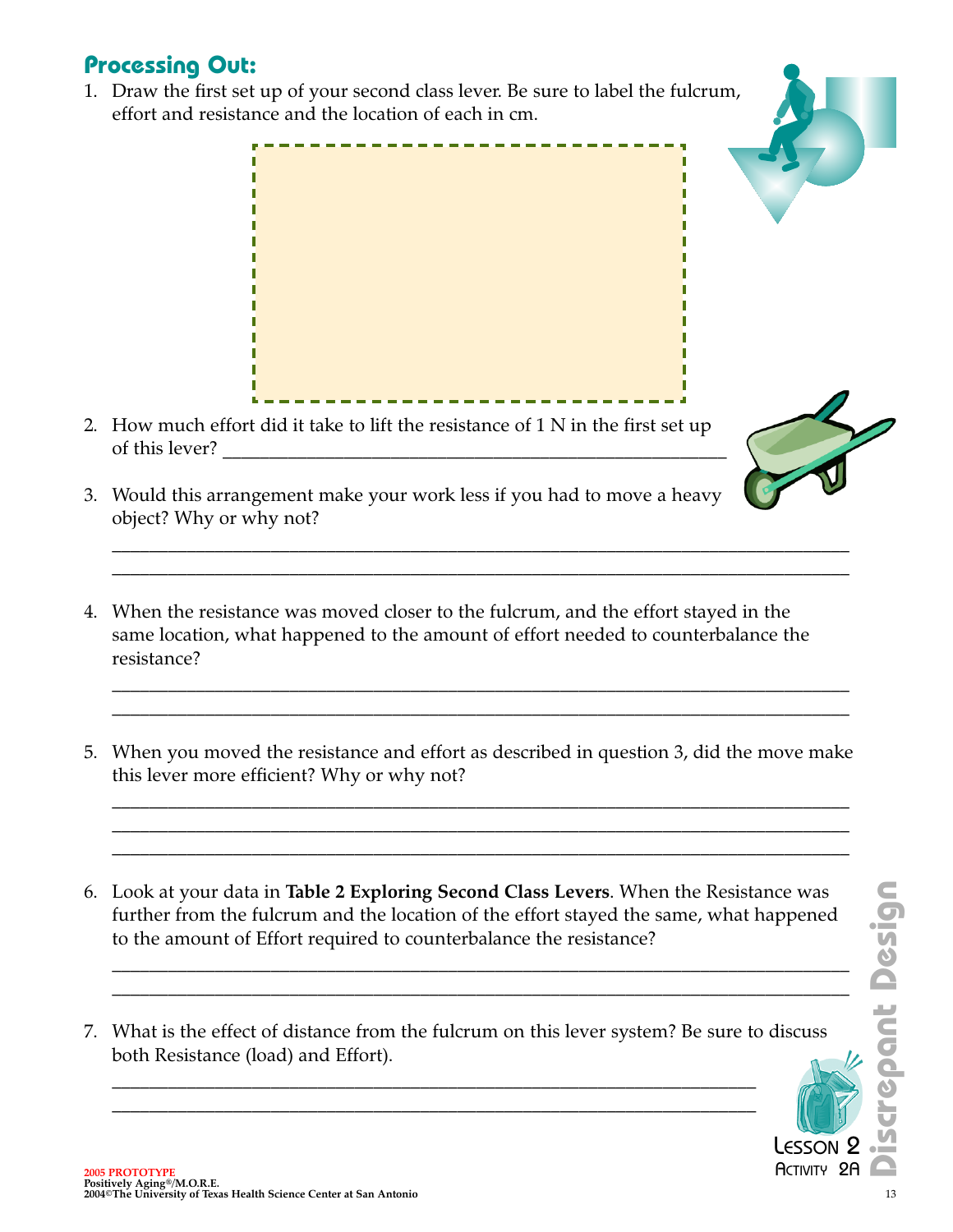## **III. Exploring Third Class Levers (Put the fulcrum at 2cm)**

| <b>Location</b><br>of Effort<br>(cm) | Distance Between<br><b>Fulcrum</b> and<br>Effort (cm) | <b>Effort</b><br><b>Force</b><br>(N) | <b>Location</b><br><sub>of</sub><br><b>Resistance</b><br>(cm) | <b>Distance Between</b><br><b>Resistance and</b><br>Fulcrum (cm) | <b>Resistance</b><br><b>Force</b><br>(N) |
|--------------------------------------|-------------------------------------------------------|--------------------------------------|---------------------------------------------------------------|------------------------------------------------------------------|------------------------------------------|
| 15                                   |                                                       |                                      | 28                                                            |                                                                  |                                          |
| 10                                   |                                                       |                                      | 28                                                            |                                                                  |                                          |
| 10                                   |                                                       |                                      | 28                                                            |                                                                  |                                          |
| 10                                   |                                                       |                                      | 20                                                            |                                                                  |                                          |
| 15                                   |                                                       |                                      | 18                                                            |                                                                  |                                          |
| 10                                   |                                                       |                                      | 15                                                            |                                                                  |                                          |
| 6                                    |                                                       |                                      | 20                                                            |                                                                  |                                          |
| 6                                    |                                                       |                                      | 25                                                            |                                                                  |                                          |

#### **Table 3 Exploring Third Class Levers**

#### **Processing Out:**

1. Draw the first set up of your third class lever. Be sure to label the fulcrum, effort and resistance and the location of each in cm.



2. How much effort did it take to lift the resistance of 1 N in the first set up of this lever?

 $\_$  , and the set of the set of the set of the set of the set of the set of the set of the set of the set of the set of the set of the set of the set of the set of the set of the set of the set of the set of the set of th

 $\_$  , and the set of the set of the set of the set of the set of the set of the set of the set of the set of the set of the set of the set of the set of the set of the set of the set of the set of the set of the set of th

2006 PROTOTYPE<br>
2006 PROTOTYPE<br>
2006 PROTOTYPE<br>
2006 PROTOTYPE<br>
2006 PROTOTYPE<br>
2006 PROTOTYPE<br>
2004<br>
2004 PTER University of Texas Health Science Center at San Antonio<br>
2004<br>
2004 PTER University of Texas Health Science C 3. Would this arrangement make your work less if you had to move a heavy object? Why or why not?

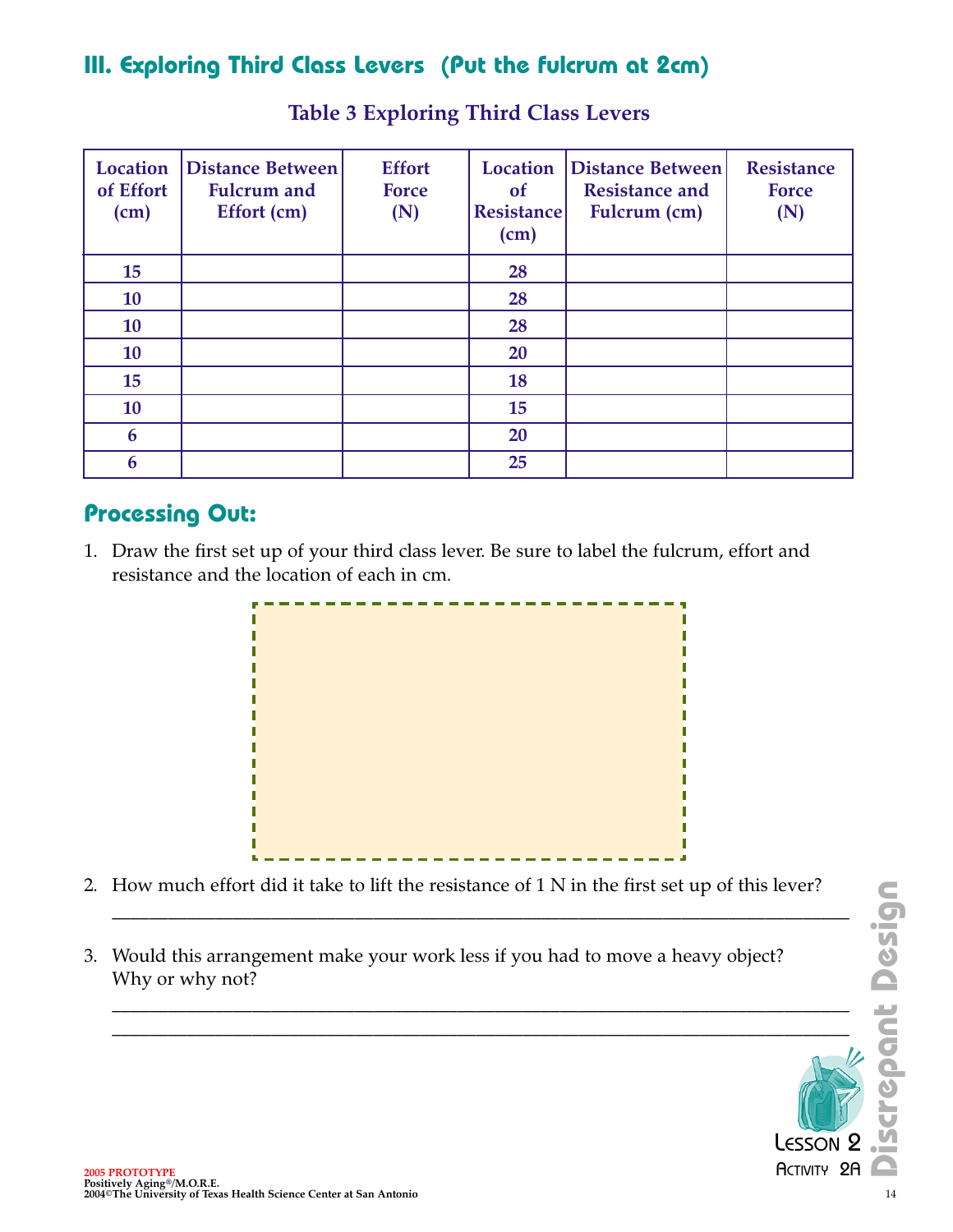4. When the resistance was moved closer to the fulcrum, and the effort stayed in the same location, what happened to the amount of effort needed to counterbalance the resistance?

\_\_\_\_\_\_\_\_\_\_\_\_\_\_\_\_\_\_\_\_\_\_\_\_\_\_\_\_\_\_\_\_\_\_\_\_\_\_\_\_\_\_\_\_\_\_\_\_\_\_\_\_\_\_\_\_\_\_\_\_\_\_\_\_ \_\_\_\_\_\_\_\_\_\_\_\_\_\_\_\_\_\_\_\_\_\_\_\_\_\_\_\_\_\_\_\_\_\_\_\_\_\_\_\_\_\_\_\_\_\_\_\_\_\_\_\_\_\_\_\_\_\_\_\_\_\_\_\_ \_\_\_\_\_\_\_\_\_\_\_\_\_\_\_\_\_\_\_\_\_\_\_\_\_\_\_\_\_\_\_\_\_\_\_\_\_\_\_\_\_\_\_\_\_\_\_\_\_\_\_\_\_\_\_\_\_\_\_\_\_\_\_\_

- 5. When you moved the resistance and effort as described in question 3, did the move make this lever more efficient? Why or why not?
- 6. Look at your data in **Table 3 Exploring Third Class Levers**. When the Resistance was further from the fulcrum and the location of the effort stayed the same, what happened to the amount of Effort required to counterbalance the resistance?

 $\_$  , and the set of the set of the set of the set of the set of the set of the set of the set of the set of the set of the set of the set of the set of the set of the set of the set of the set of the set of the set of th  $\_$  , and the set of the set of the set of the set of the set of the set of the set of the set of the set of the set of the set of the set of the set of the set of the set of the set of the set of the set of the set of th  $\_$  , and the set of the set of the set of the set of the set of the set of the set of the set of the set of the set of the set of the set of the set of the set of the set of the set of the set of the set of the set of th

 $\_$  , and the set of the set of the set of the set of the set of the set of the set of the set of the set of the set of the set of the set of the set of the set of the set of the set of the set of the set of the set of th  $\_$  , and the set of the set of the set of the set of the set of the set of the set of the set of the set of the set of the set of the set of the set of the set of the set of the set of the set of the set of the set of th

 $\_$  , and the set of the set of the set of the set of the set of the set of the set of the set of the set of the set of the set of the set of the set of the set of the set of the set of the set of the set of the set of th  $\_$  , and the set of the set of the set of the set of the set of the set of the set of the set of the set of the set of the set of the set of the set of the set of the set of the set of the set of the set of the set of th

 $\_$  , and the set of the set of the set of the set of the set of the set of the set of the set of the set of the set of the set of the set of the set of the set of the set of the set of the set of the set of the set of th  $\_$  , and the set of the set of the set of the set of the set of the set of the set of the set of the set of the set of the set of the set of the set of the set of the set of the set of the set of the set of the set of th  $\_$  , and the set of the set of the set of the set of the set of the set of the set of the set of the set of the set of the set of the set of the set of the set of the set of the set of the set of the set of the set of th

- 7. What is the effect of distance from the fulcrum on this lever system? (Be sure to discuss both Resistance (Load) and Effort).
- 8. What unexpected results did you find when you worked with the third class lever?